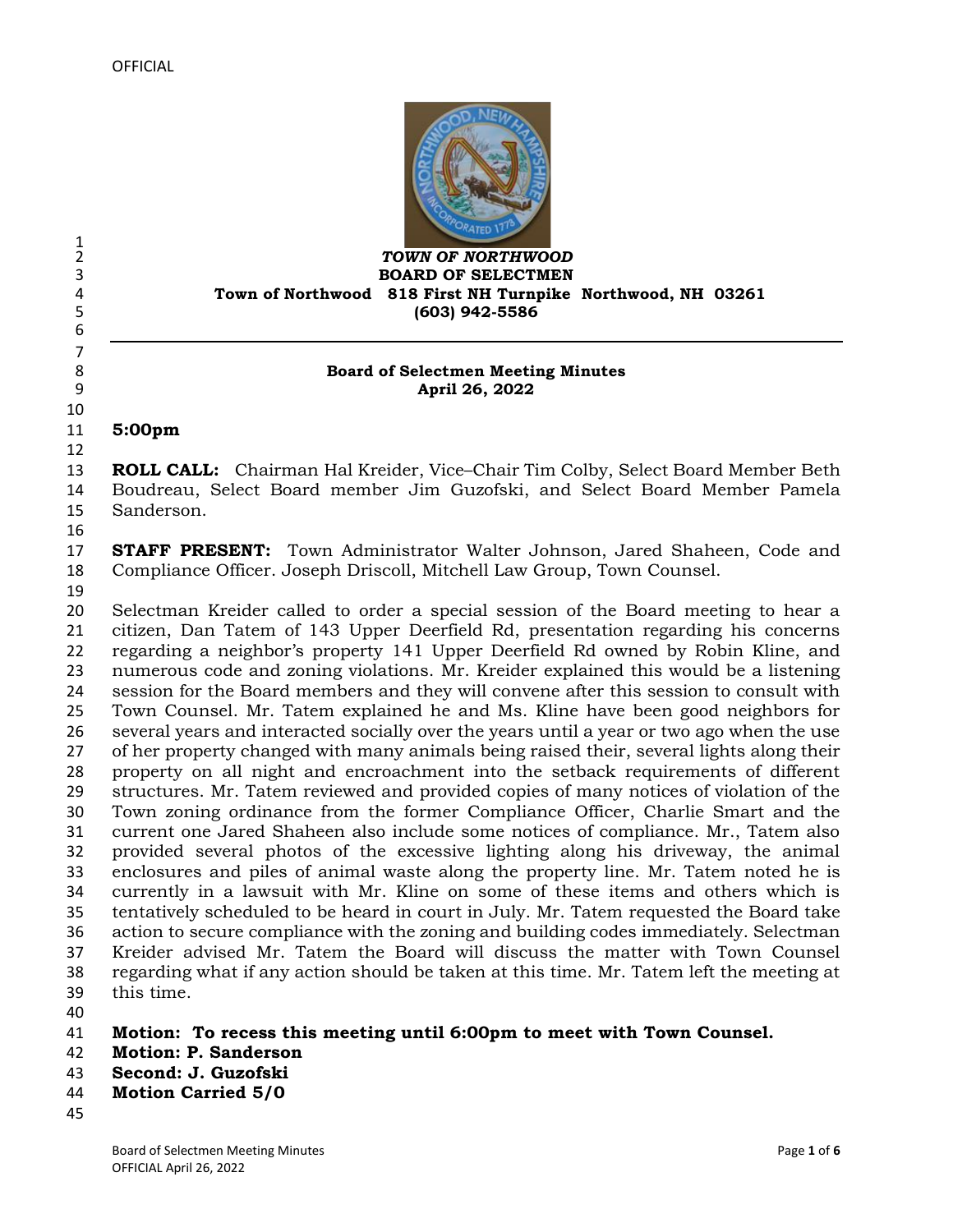- **6:05 P.M. Selectman Kreider re-convened the Northwood Board of Selectmen**
- **meeting with the Pledge of Allegiance.**
- 
- **Motion: "To approve the minutes of April 12, 2022, as presented."**
- **Motion: P. Sanderson**
- **Second: J. Guzofski**
- **Motion carried by vote of 5/0.**
- 
- **Consent Agenda:**
- **Payroll Manifest dated 4/20/2022**
- Batch 042022 for \$55,416.66.
- 

### **Accounts Payable Manifest dated 4/27/2022**

- Batch # 56 for \$151,461.63.
- This batch includes payments to Axon for support for the police body cameras for
- \$6,747, Cross Country Appraisal for \$5,550, Energy Management Consultants for the
- final payment on the lighting conversion project for \$13,975, Fail Safe Testing for hose
- and ladder testing for \$3,838, HealthTrust for employee insurance for \$24,207, and
- the Internal Revenue Service for payroll taxes for \$12,602.
- 

### **Property Tax Exemptions: Approve or Deny per Assessor's Recommendations**

- Solar Exemption Map 235, Lot 35 Gilbert & Woytonik
- 

# **Other**

- Intent to Cut Sweet Logging, Map 220, Lot 29 & Map 231, Lots 50-2 and 50-3
- Current Use Application Robert Bennett Jr Revocable Trust, Map 207, Lot 38
- **Motion: "To approve the consent agenda as read."**
- **Motion: T. Colby**
- **Second: B. Boudreau**
- **Motion carried by vote of 5/0.**
- 

# **Town Administrators Report**

- Staffing: There are full time positions open in the Fire and Police Departments. The conditional full time firefighter candidate is scheduled to take his CPAT test in May.
- 

 Tax deeded properties: TA Johnson is still pursuing one case to get it resolved. Final details of an agreement have not been worked out yet.

- 
- ARPA Funds: TA Johnson suggests a public listening session on May 24 to get input on how to spend the ARPA money. The Board agreed. Selectperson Boudreau suggested putting a survey on the Facebook page to see what people are interested in funding.
- 
- 2022 Public Works Facilities Project: TA Johnson and PW Foreman Brown are working on plans for the highway projects for 2022. TA Johnson asked the Board if they wanted to waive the bidding process for the road projects and negotiate a price with the same company we have used for the last few years. This would speed up the timeline for the projects. It was the consensus of the Board to put the projects out to bid in accordance with the purchasing policy. There was a discussion regarding the type of paving to be done and the increase in costs versus the longevity of each application due to the significant increase in asphalt cement used in paving methods.
-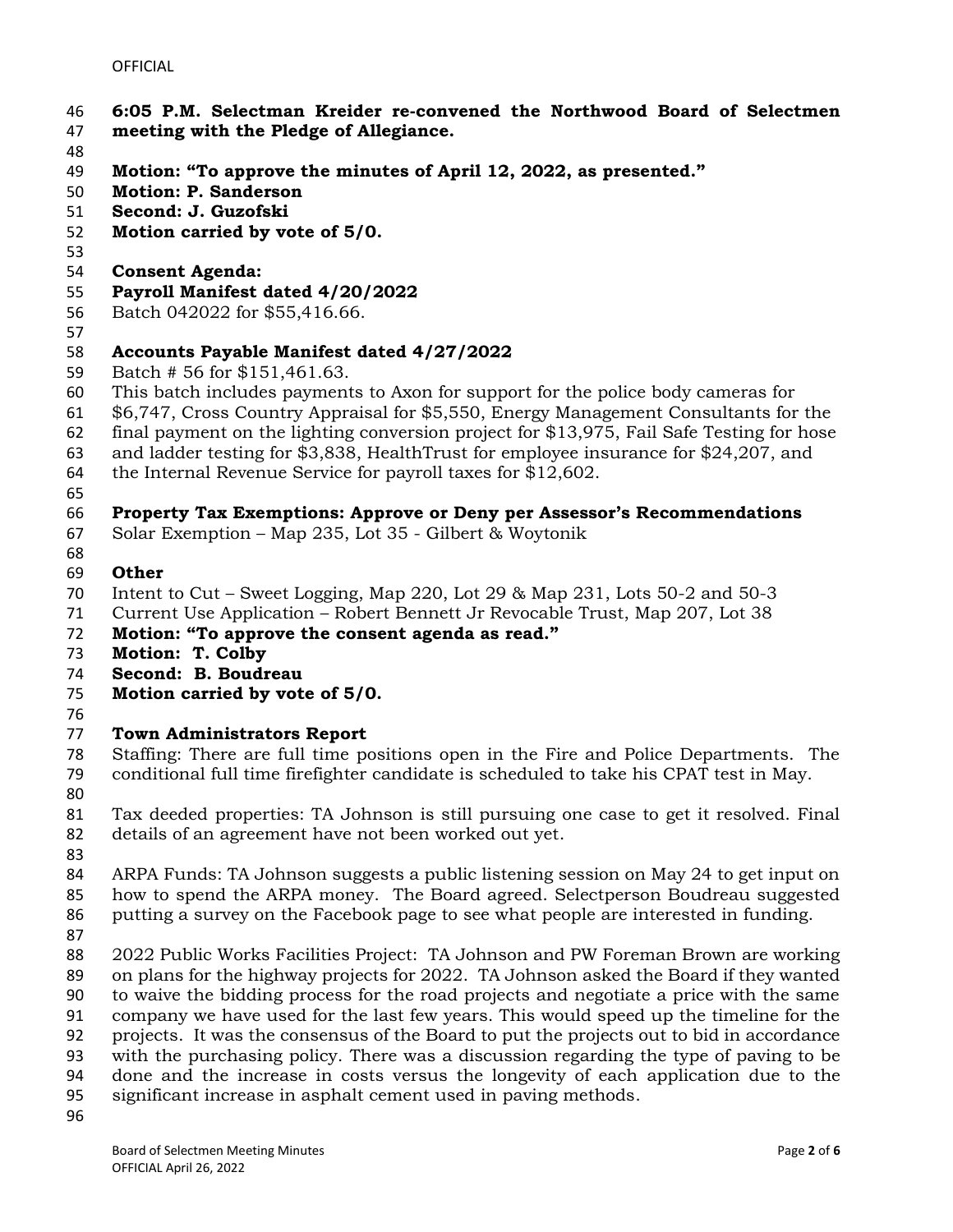Transfer station well: We have received the test results from the old well at the transfer station. The water is good. TA Johnson suggested if the Board wants to make an agreement with the abutter to use the well for their personal and business use, they should have an agreement drafted by town counsel. The abutter will be paying all the associated costs. P. Sanderson wants to go forward with this with the understanding that this is not a permanent ownership change. T. Colby asked to have a backflow valve included to prevent any chemicals from the nursery flowing back into the well. J. Guzofski and B. Boudreau are in favor of moving forward.

 J. Guzofski asked about the repairs at the boat ramps and asked them to be included in the public works projects. TA Johnson was going to suggest using the ARPA funds for the boat ramps.

- **Motion: "To authorize Walter Johnson and Chris Brown to bid and spend up to \$17,000 for the Northwood Lake boat ramp, using ARPA funds.**
- **Motion: H. Kreider**
- **Second: J. Guzofski**
- **Motion carried by vote of 5/0.**
- There was discussion about the Harvey Lake boat ramp, it's condition, parking area, and boundaries. P. Sanderson asked for an estimate for that work for the next meeting.
- 
- Lakes Region Public Access Agreement: This is an agreement for the town to air meetings
- on channels 25 and 26 for the public for the 2022 and 2023 year. The total cost is \$6,871.69. These funds will come from the Cable Franchise Fees Expendable Trust Fund.
- **Motion: "To expend \$6,871.69 for Lakes Region Public Access agreement for 2022-**
- **2023 with funds to come from the Cable Franchise Fees Expendable Trust Fund.**
- **Motion: P. Sanderson**
- **Second: B. Boudreau**
- Discussion ensued around the number of cable subscribers in town and how the fees are calculated. There are no tax funds used to pay for this since it is funded by people who use cable TV.
- **Motion carried by vote of 5/0.**
- 

 Town Parade Message Sign: With the assistance of Linda Smith prepared an RFP for building a sign next to Route 4 in front of the town office. Quotes will be received by May 20. The Cable Franchise Fee Expendable Trust Fund will be used to pay for the sign if the project goes forward.

 Coe Brown School Resource Officer: The Police Chief, Police Commission, TA Johnson, Finance Director Cheryl Eastman, and a representative from Coe Brown are developing a new agreement for the SRO position. The current SRO is retiring at the end of the school year. This is a good opportunity to revise the structure of the agreement and tie up some issues with labor laws and supervision levels. The agreement will come to the board for final approval.

 Town Hall Computer Server Upgrade: TA Johnson is working with Mainstay (the town's IT company). There are several options to look at and the Board will need to make a final decision later this year. The end of life is coming up on the existing equipment. We can stay with an in-house option or go to a cloud- based option. The Board will need to look at the different costs of each option.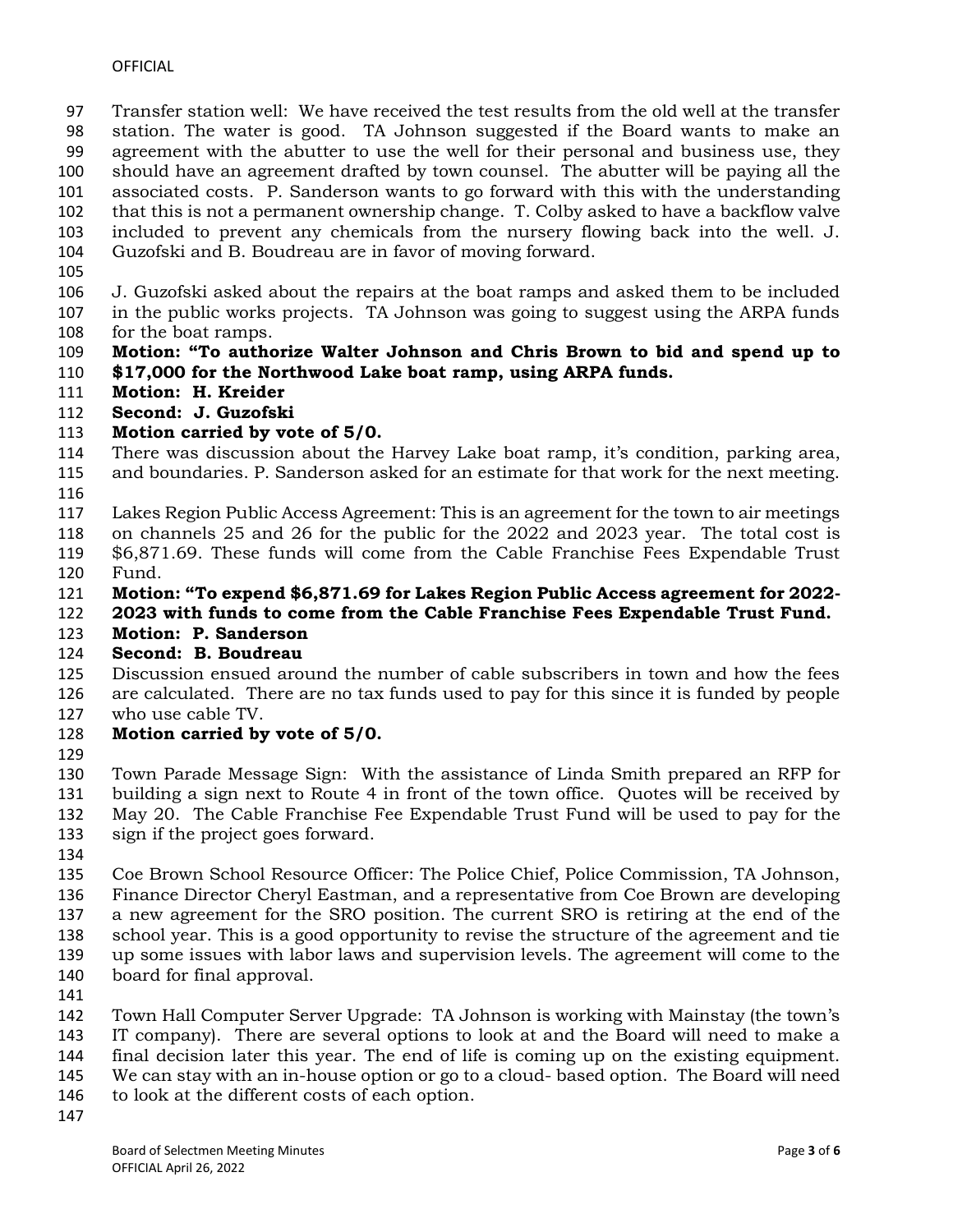Northwood Lake Association Funding Request: The Northwood Lake Association is asking for \$2,500 for aquatic invasive species prevention. This is the balance of the trust fund designed for this purpose. The Northwood Lake Association did not request these funds during the budget process, so they were not budgeted for. Last year the Board funded the Harvey Lake Association \$750 for their lake host work. This year the Harvey Lake Association asked for funds during the budget process. If the Board approves the \$2,500 request to Northwood Lake Association, the fund will go down to zero. There was a discussion around reducing the fund to zero, organizations needing to ask for funds during the budget process, and funds granted in the past when they were not budgeted.

#### **Motion: "To grant \$750 to the Northwood Lake Association for prevention of invasive species with the funding coming from the Aquatic Invasive Species Prevention Expendable Trust Fund."**

- **Motion: B. Boudreau**
- **Second: T. Colby**

#### **Motion carried by vote of 5/0.**

P. Sanderson commented that she would have liked to have given them \$1,000.

 Storage of Documents Off Site: The town has been storing documents at an off-site location for several years. We currently pay \$100 a month for storage and do not have a good list of what is there. We are going to have access to scanning equipment for two weeks this summer through the Strafford Regional Planning Commission. Now is the time to sort through the documents, purge what we can, scan what is left for preservation and cataloging. The cost to have all the documents brought back to the town office is \$4,254. We do not have any money for this process, but the ARPA funds would be money well spent. The community will benefit to have knowledge of the records and scanning them will make them more accessible.

 **Motion: "To spend up to \$4,500 from the ARPA funds to return the stored documents to the town office."**

- **Motion: B. Boudreau**
- **Second: P. Sanderson**
- **Motion carried by vote of 5/0.**
- 

 B. Boudreau asked about the proposed update of the building permit fees. TA Johnson explained that Building Inspector Jared Shaheen is recommending that we don't make any changes to the fees at this time. He has been doing an analysis of fees and feels it will be more difficult to accurately figure the fees based on the assessed value of the project because we would be relying on the builders to be honest about the value and verification of the project cost will be burdensome to the CCO.

- 
- The next meetings will be the second and fourth Tuesdays in May.
- 

# **Topics and Date for Joint Listening Session and Meeting with School Board**

 H. Kreider would like a joint meeting of the Board of Selectmen and School Board with a citizen's forum or joint listening session at the beginning of the meeting. Topics that

the board members want to discuss include use of school buildings for elections and

community events, generator status for the school, how to get the school tax rate info

- sooner to help in planning the use of fund balance to offset taxes, long term CIP projects.
- The consensus of the board was to have a separate meeting for this and not try to add
- it to a regular board meeting. H. Kreider will contact Brian Wilson and arrange a date
- for the meeting.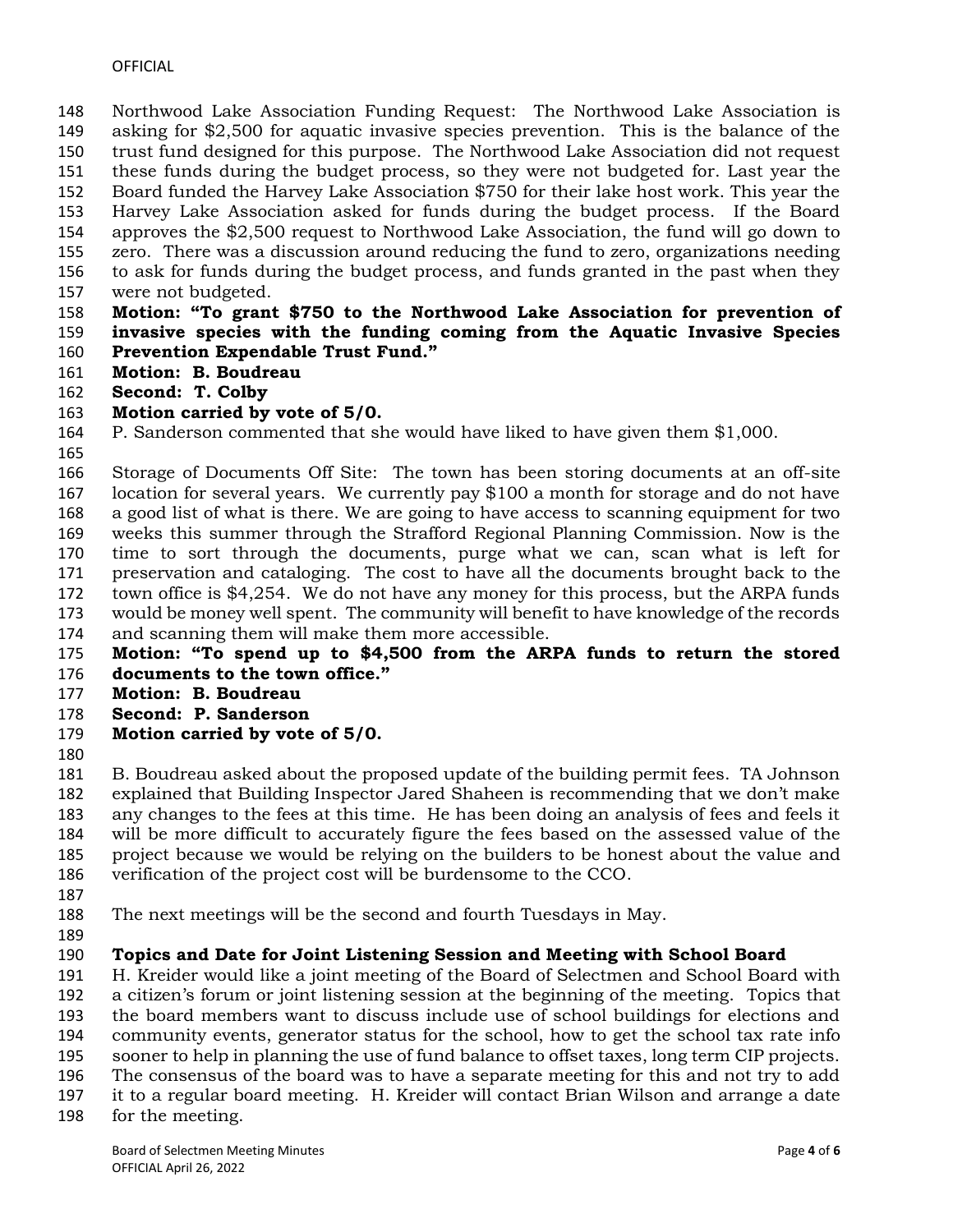# **Revised Parks & Recreation Area Regulations – Final Version**

TA Johnson has incorporated some recommended changes from the Recreation Director

and Recreation Commission into the regulations. They have addressed the issue of not

having lifeguards by renaming them as Recreation Staff, dealt with dogs at the new

playground, and kindling of fires needing a proper permit.

#### **Motion: "To accept the revision of the Parks & Recreation Area Regulations with amendments."**

- 
- **Motion: P. Sanderson**
- **Second: B. Boudreau Motion carried by vote of 5/0.**
- 

# **DRA Municipal Assessment Data Certificate**

 The Board needs to certify the results of the assessment ratio study. Qualified sales were analyzed between 10/1/20 and 9/30/21 and compare the ratio of the sale prices and the assessed values. The ratio should be between 95% and 105%. We are out of compliance in all strata except manufactured homes in a park. We have exceeded the 105% limit. The property values have continued to go up significantly. This confirms the need for the statistical update this year so we will be closer to the range we need to be within. The update should bring us to the goal of 98% of sales values. The other document the board needs to review is informational only. It is the town's equalization ratio for comparison to other communities in the state for distribution of state funding.

# **First Review of Town Personnel Policy Handbook**

 TA Johnson presented the first draft of the updated personnel policy. He asked the Board to review this and suggest any changes or updates. This will be on the agenda for the next meeting to revisit.

# **Elected Officials Conduct and Ethics Policy**

 Recently a citizen recommended an ethics policy for town officials. The current policy is part of the town ordinances. It covers a lot of the typical pitfalls such as conflict of interest and ethics while performing as a public official. Since this policy was adopted by the town, any amendments need to go back to town meeting. TA Johnson feels this document is adequate as written. H. Kreider asked board members to review it and come back at the next meeting with recommendations to accept, change, or any proposed alterations.

# **NHDES Waste Oil Grant Acceptance and Authorization to Sign**

 The waste oil grant is a program through NH DES to fund the acquisition and maintenance of waste oil burner systems. TA Johnson had applied for this grant previously and when now that it is granted, the state will pay back the town for the purchase of the waste oil burner. This grant is unanticipated revenue, so the Board needs to vote to accept the grant funds and authorize Walter Johnson to sign the documents on behalf of the town.

# **Motion: "To accept the \$2,500 grant for waste oil processing system and authorize**

- **Walter to sign for the grant."**
- **Motion: P. Sanderson**
- **Second: B. Boudreau**
- **Motion carried by a vote of 5/0.**
- 
- **Board Committee Reports**